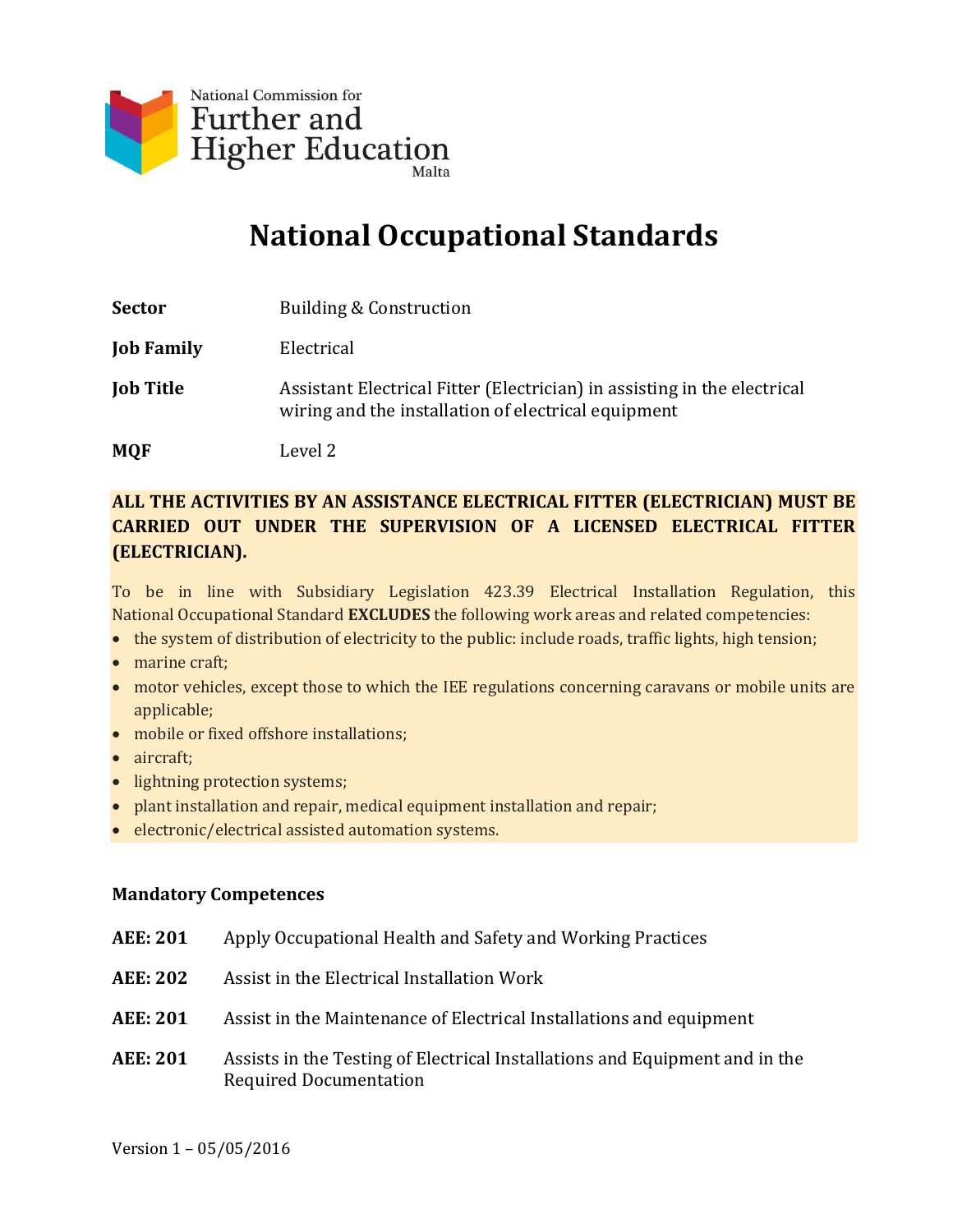

## **AEE: 201 Apply Occupational Health and Safety and Working Practices**

| <b>Description</b><br>of Unit | This Occupational Standard is about being able to use safe procedures and<br>safe work practices. The persons carrying out this work must possess the<br>necessary knowledge and skills to ensure that their actions do not create<br>health and safety risks to others, identify risks and hazards associated<br>with the working environment, tools and equipment and materials and<br>substances used. |
|-------------------------------|-----------------------------------------------------------------------------------------------------------------------------------------------------------------------------------------------------------------------------------------------------------------------------------------------------------------------------------------------------------------------------------------------------------|
|                               | The candidate must have the necessary knowledge and skills to:                                                                                                                                                                                                                                                                                                                                            |
|                               | 1. Carry out safe working practices to prevent hazards and to ensure the<br>safety of workers and members of the public.                                                                                                                                                                                                                                                                                  |
|                               | 2. Carry out safe working practices using appropriate equipment and<br>materials to prevent damages to work areas.                                                                                                                                                                                                                                                                                        |
| <b>Performance</b>            | 3. Carry out the safe erection, use and dismantling of simple scaffold<br>platforms less than 2m high.                                                                                                                                                                                                                                                                                                    |
| <b>Criteria</b>               | 4. Set up safety barriers around a work environment hazard to protect<br>workers and members of the public.                                                                                                                                                                                                                                                                                               |
|                               | Use protective clothing and safety equipment to accomplish tasks.<br>5.                                                                                                                                                                                                                                                                                                                                   |
|                               | Use and store toxic materials in a safe manner.<br>6.                                                                                                                                                                                                                                                                                                                                                     |
|                               | 7. Locate and manually operate the isolating switch to disconnect<br>domestic electrical supply from the Enemalta main electrical supply.                                                                                                                                                                                                                                                                 |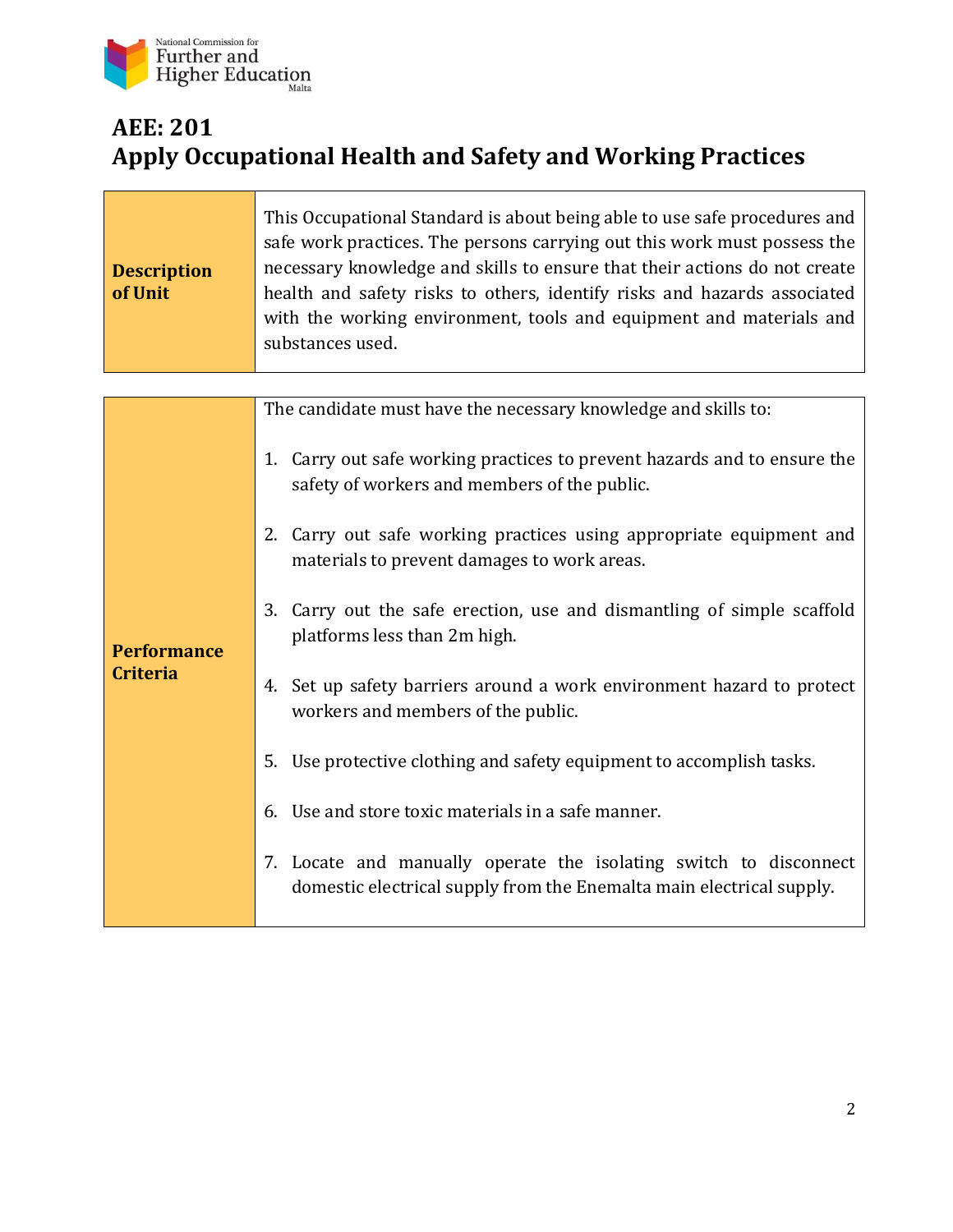

|                                     | 1. Understands the roles and responsibilities of themselves and others<br>under the Health and Occupational Health and Safety Act 2000.                                                                                                       |
|-------------------------------------|-----------------------------------------------------------------------------------------------------------------------------------------------------------------------------------------------------------------------------------------------|
|                                     | 2. Knows the health and safety risks present in their role which include<br>tools, materials and equipment used and working practices and<br>procedures.                                                                                      |
|                                     | Recognises potential hazardous material in the workplace.<br>3.                                                                                                                                                                               |
|                                     | 4. Understands the procedures for dealing with potential hazardous<br>material in the place of work.                                                                                                                                          |
|                                     | 5. Understands health concerns associated with the workplace and safe<br>practices when carrying out work.                                                                                                                                    |
|                                     | 6. Locates expert assistance when help is needed.                                                                                                                                                                                             |
| <b>Required</b><br><b>Knowledge</b> | 7. Knows when there is a hazard in the place of work (such as<br>electricity, slippery and uneven surfaces, dust and fumes, handling<br>and transporting, contaminants and irritants, fire, heights, improper<br>use of tools and equipment). |
|                                     | 8. Understands and explains how to safely use scaffold platforms (less<br>than 2m).                                                                                                                                                           |
|                                     | 9. Understands the importance of being alert to the presence of hazards<br>in the place of work.                                                                                                                                              |
|                                     | 10. Knows the responsible persons to whom to report health and safety<br>matters.                                                                                                                                                             |
|                                     | 11. Knows the emergency procedures in the place of work.                                                                                                                                                                                      |
|                                     | 12. Knows the first aid facilities that exist within the work area.                                                                                                                                                                           |
|                                     | 13. Understands the general risk assessments, method statements and<br>how to apply them in the place of work.                                                                                                                                |
|                                     | 14. Understands the use of barriers and warning signs.                                                                                                                                                                                        |
|                                     | 15. Understands the necessary safety precautions including the use of<br>protective clothing and equipment for a range of applications.                                                                                                       |
|                                     |                                                                                                                                                                                                                                               |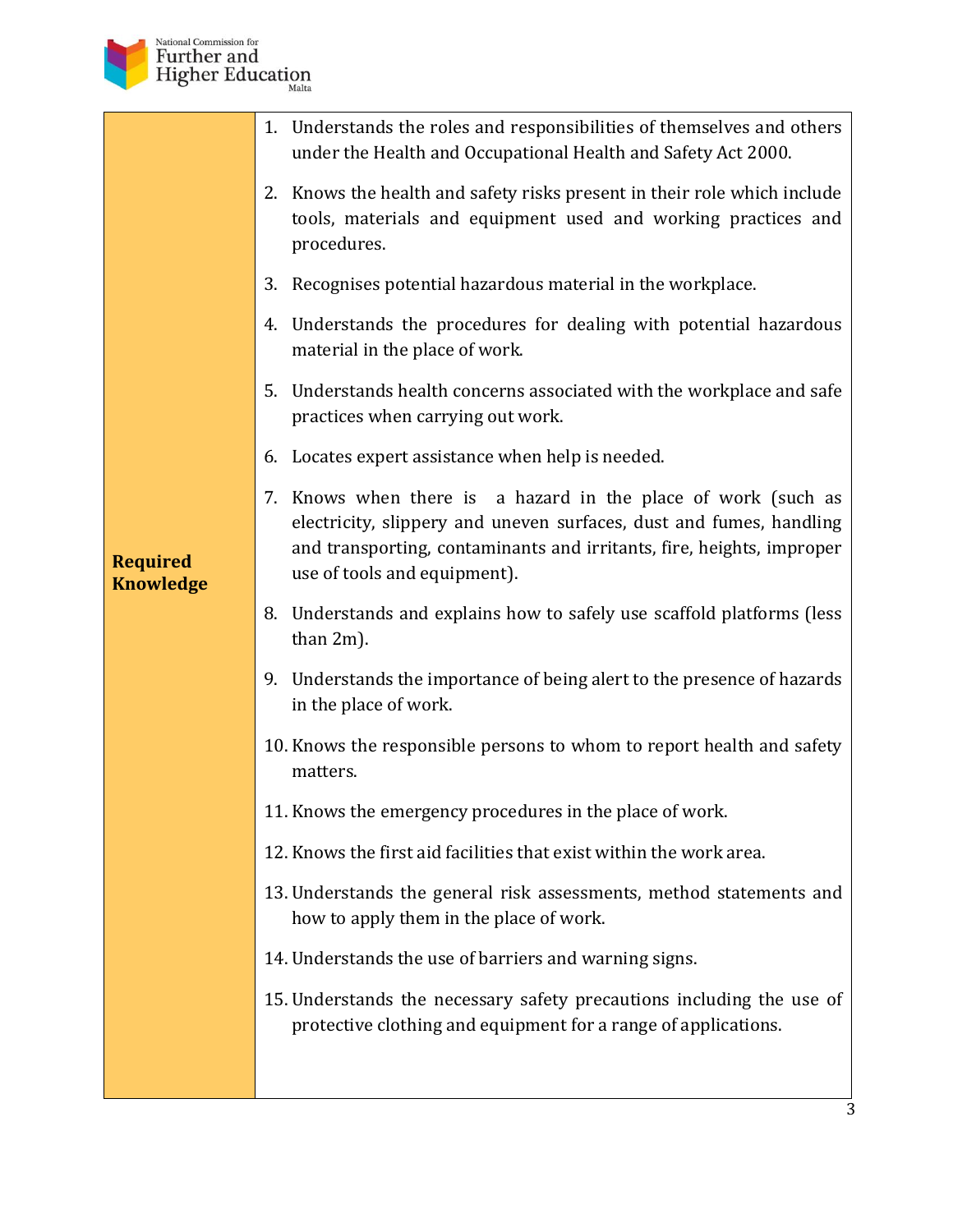

|                                     | 16. Knows and understands the methods used for protecting customers'                                                      |
|-------------------------------------|---------------------------------------------------------------------------------------------------------------------------|
|                                     | property.                                                                                                                 |
| <b>Required</b><br><b>Knowledge</b> | 17. Identifies domestic electrical services isolating switch gear.                                                        |
|                                     | 18. Knows and understand when it is required to isolate domestic<br>electrical supply from the National Grid main supply. |

|                                  | 1. Work according to health and safety regulations and other relevant<br>regulations that might apply to particular working site.               |
|----------------------------------|-------------------------------------------------------------------------------------------------------------------------------------------------|
|                                  | 2. Identify health and safety hazards associated with electricity at<br>specific work site.                                                     |
|                                  | 3. Inspect and identify possible defects in tools and equipment that<br>could lead to unsafe working conditions.                                |
|                                  | 4. Follow instructions to minimise and dispose waste in a safe and<br>environmentally acceptable way.                                           |
|                                  | 5. Describe the permit-to-work and lock-off procedures; confirm that<br>authorisation to carry out the installation activities has been given.  |
|                                  | 6. Describe the importance of wearing personal protective clothing and<br>equipment during the installation at the various construction stages. |
| <b>Required</b><br><b>Skills</b> | 7. Carry out checks to ensure that hand tools, power tools and<br>equipment are safe for use.                                                   |
|                                  | Take responsibility to warn others as instructed of the repair work<br>8.<br>being carried out.                                                 |
|                                  | 9. Set up safety barriers around electrical hazards to protect working<br>personnel and members of the public.                                  |
|                                  | 10. Check that safe access and working arrangements for the installation<br>area have been provided.                                            |
|                                  | 11. Confirm that services have been safely isolated, ready for the<br>installation (such as mechanical, electricity, gas, air or fluids).       |
|                                  | 12. Check that all required installation consumables are available.                                                                             |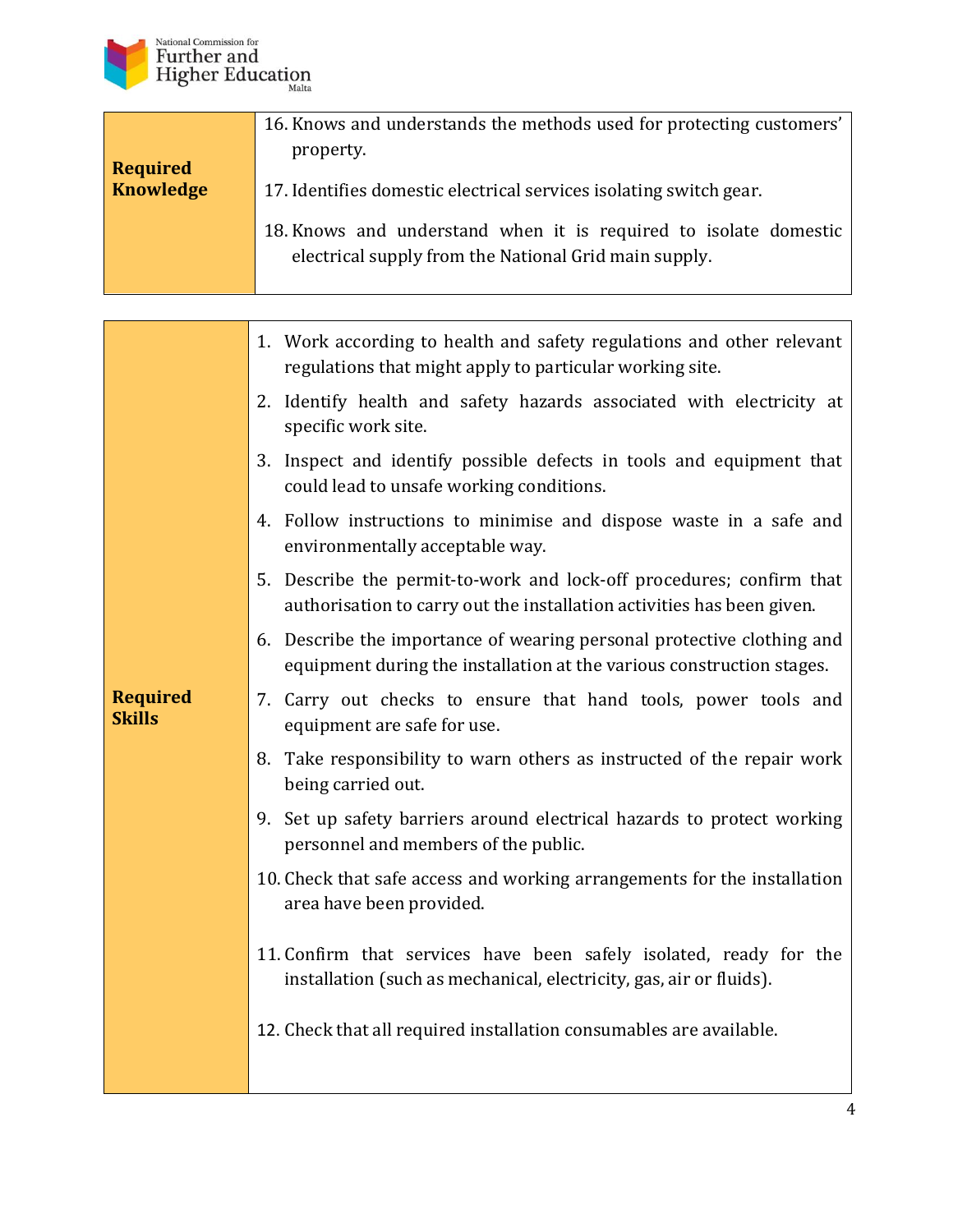

## **AEE: 202 Assist in the Electrical Installation Work**

| <b>Description</b><br>of Unit         | This Occupational Standard is about the requirements for assisting in the<br>installation of electrical/electronic equipment, in accordance with<br>approved procedures.                                                                                                                                                                                                                                                              |
|---------------------------------------|---------------------------------------------------------------------------------------------------------------------------------------------------------------------------------------------------------------------------------------------------------------------------------------------------------------------------------------------------------------------------------------------------------------------------------------|
|                                       |                                                                                                                                                                                                                                                                                                                                                                                                                                       |
|                                       | The candidate must have the necessary knowledge and skills to:                                                                                                                                                                                                                                                                                                                                                                        |
|                                       | 1. Assist in the installation of various electrical power supplies, such as<br>single phase, three-phase, direct current and low voltage. The<br>installation will also include fitting and connecting a range of electrical<br>components, such as switchgear and distribution panels, motors and<br>starters, control systems, safety devices, luminaires, and wiring<br>enclosures.                                                |
|                                       | 2. Use the appropriate tools and equipment throughout the installation,                                                                                                                                                                                                                                                                                                                                                               |
| <b>Performance</b><br><b>Criteria</b> | 3. Apply a range of installation methods and techniques to install various<br>electrical components, wires, cables, enclosures and connectors that<br>make up the electrical system/circuit. In addition, you will be expected<br>to make electrical connections to sensors/activators and other<br>devices, as appropriate to the equipment being installed, which could<br>include mechanical, fluid power, water or fuel supplies. |
|                                       | 4. Make checks and adjustments, in line with your permitted authority,<br>and assisting others to ensure that the installed equipment functions<br>to the required specification.                                                                                                                                                                                                                                                     |
|                                       | 5.<br>Comply with organisational policy and procedures for the installation<br>activities undertaken, and to report any problems with the activities,<br>tools or equipment used that you cannot personally resolve, or that<br>are outside your permitted authority, to the relevant people.                                                                                                                                         |
|                                       | Check that all tools, equipment and materials used in the installation<br>6.<br>activities are removed from the work area on completion of the work,<br>and that the necessary job/task documentation is completed<br>accurately and legibly.                                                                                                                                                                                         |
|                                       | 7. Work to instructions, alone or in conjunction with others, taking<br>personal responsibility for your own actions, and for the quality and<br>accuracy of the work that you carry out.                                                                                                                                                                                                                                             |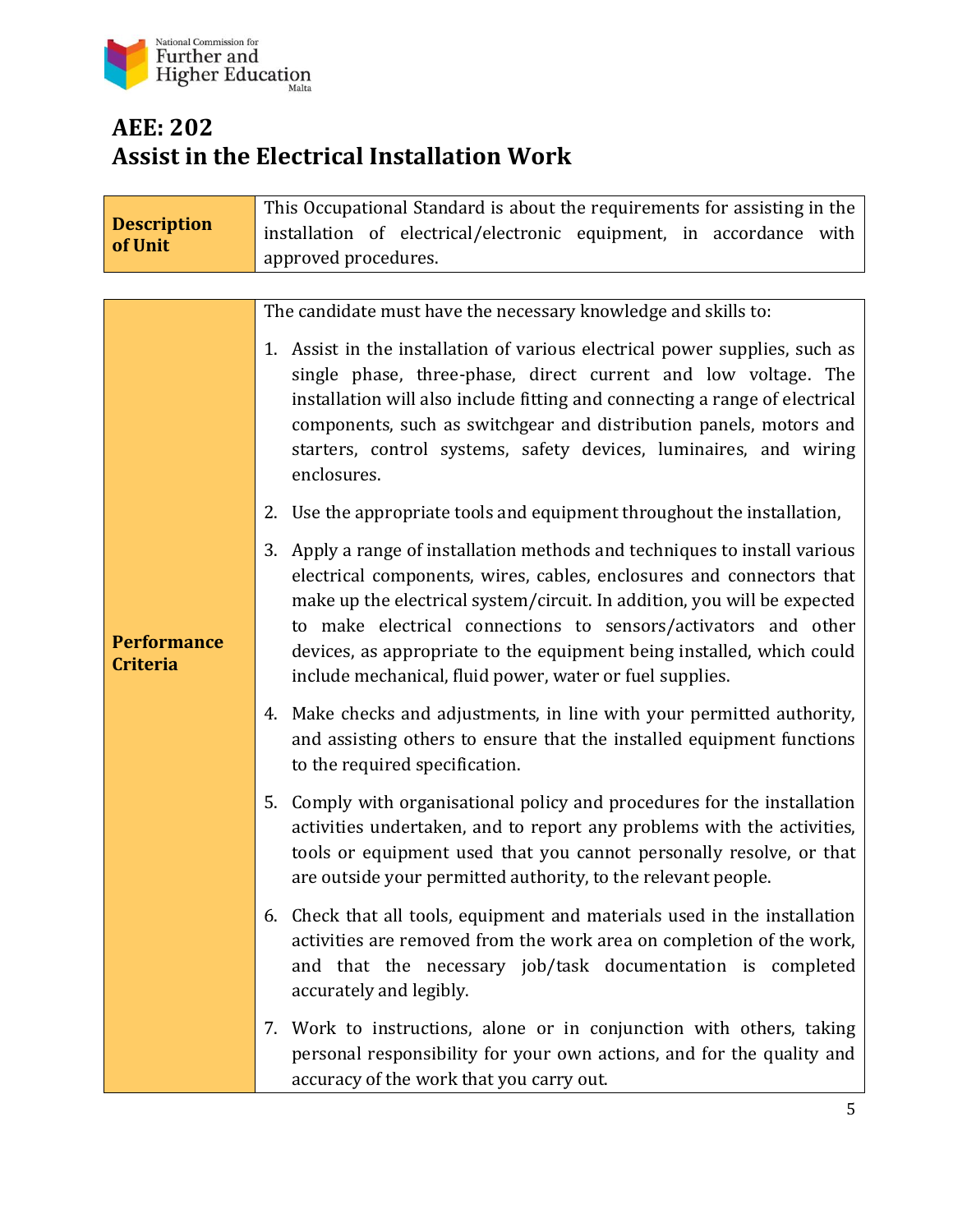

Г

| <b>Performance</b><br><b>Criteria</b> | 8. Demonstrate a significant personal contribution to the installation<br>activities, in order to satisfy the requirements of the standard, and you<br>must demonstrate competence in all the areas required by the<br>standard.                         |
|---------------------------------------|----------------------------------------------------------------------------------------------------------------------------------------------------------------------------------------------------------------------------------------------------------|
|                                       | 1. The health and safety requirements of the area in which the<br>installation activity is to take place, and the responsibility these                                                                                                                   |
|                                       | requirements place on you.                                                                                                                                                                                                                               |
|                                       | 2. The isolation and lock-off procedure or permit-to-work procedure that<br>applies.                                                                                                                                                                     |
|                                       | 3. The specific health and safety precautions to be applied during the<br>installation procedure, and their effects on others.                                                                                                                           |
|                                       | The<br>hazards<br>associated with installing electrical/electronic<br>4.<br>equipment, and with the tools and equipment used, and how to<br>minimise them and reduce any risks.                                                                          |
| <b>Required</b><br><b>Knowledge</b>   | 5. The importance of wearing protective clothing and other appropriate<br>safety equipment during the installation.                                                                                                                                      |
|                                       | 6. How to obtain and interpret information from job instructions and<br>other documentation used in the installation activities (such as<br>installation drawings, specifications, manufacturers' manuals, IEE<br>regulations, symbols and terminology). |
|                                       | 7. The basic principle of operation of the equipment/circuits being<br>installed.                                                                                                                                                                        |
|                                       | The different types of cabling used in the maintenance activities, and<br>8.<br>their methods of termination.                                                                                                                                            |
|                                       | The care, handling and application of electrical measuring instruments<br>9.<br>(such as multimeter, resistance tester, earth-loop impedance tester).                                                                                                    |
|                                       |                                                                                                                                                                                                                                                          |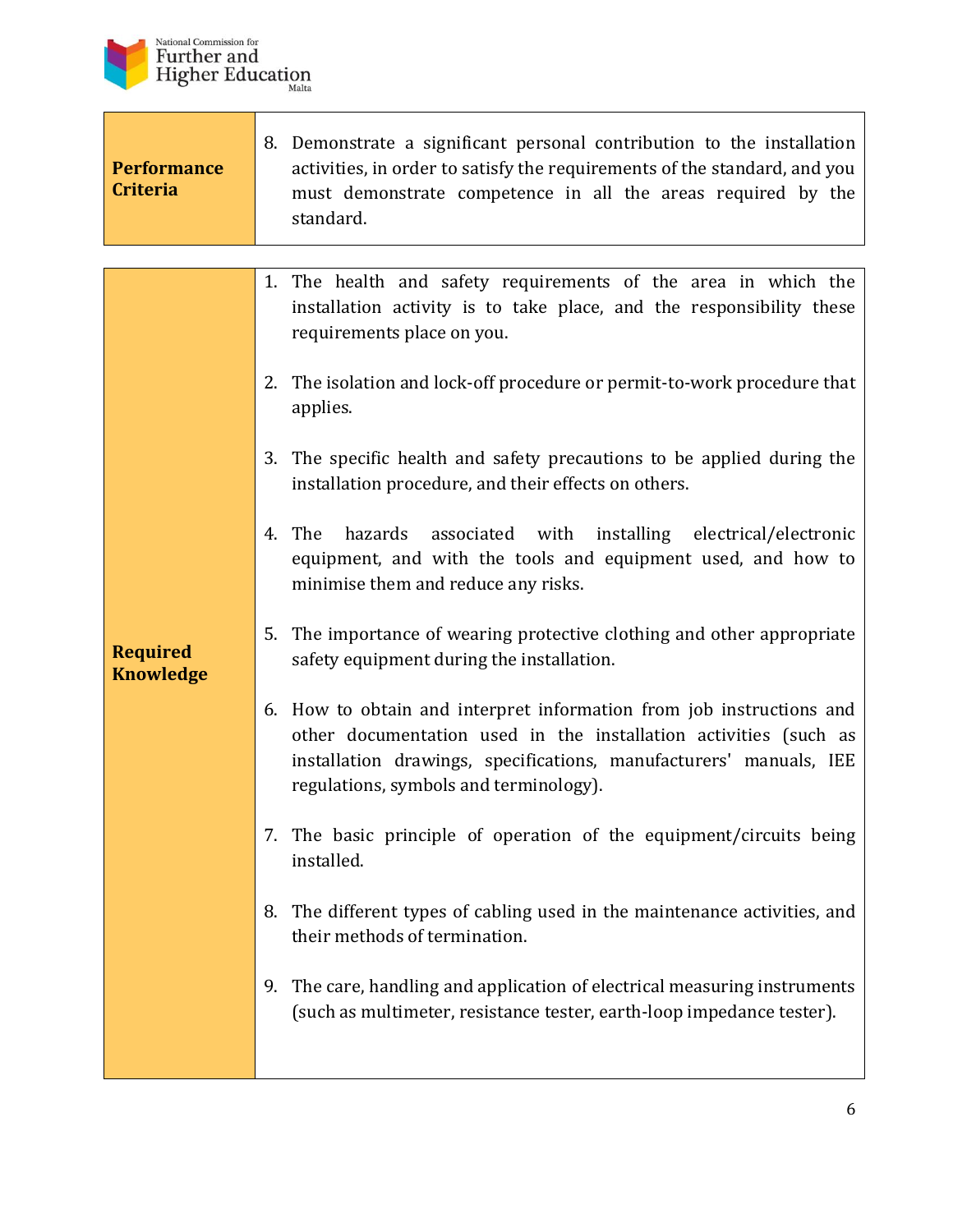

**Required Knowledge**

| 10. Methods of lifting, handling and supporting the equipment during the |
|--------------------------------------------------------------------------|
| installation activities.                                                 |

- 11. How to check that components meet the required specification/operating conditions (such as values, tolerance, current carrying capacity, voltage rating, power rating, working temperature range).
- 12. The techniques used to terminate electrical equipment (such as plugs, soldering, screwed, clamped and crimped connections).
- 13. Methods of attaching markers/labels to components or cables, to assist with identification.
- 14. The tools and equipment used in the installation activities (such as cable stripping tools, crimping tools, soldering irons and torches, gland connecting tools).
- 15. How to make adjustments to components/assemblies to ensure that they function correctly.

#### 16. The importance of making 'off-load' checks before proving the equipment with the electrical supply on.

- 17. Why electrical bonding is critical, and why it must be both mechanically and electrically secure.
- 18. The fault-finding techniques to be used if the equipment fails to operate correctly.
- 19. The recording documentation to be completed for the activities undertaken.
- 20. The extent of your own responsibility and to whom you should report if you have problems that you cannot resolve.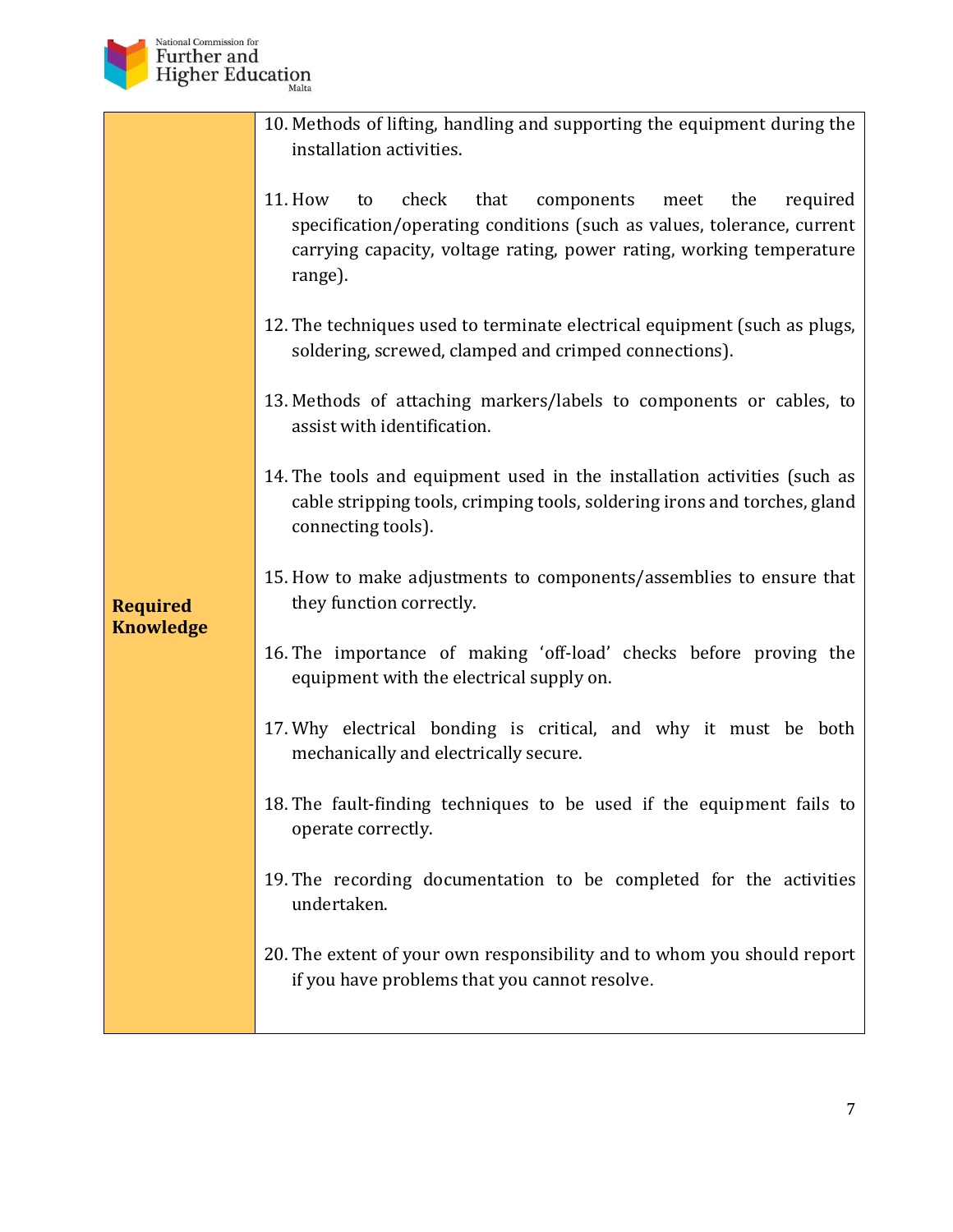

|                        | 1. Explain the key hazards associated with installation.                                                                                     |
|------------------------|----------------------------------------------------------------------------------------------------------------------------------------------|
|                        | 2. Plan and prepare for work.                                                                                                                |
|                        | 3. Carry out installation tasks from simplified instructions and simplified<br>working documentation.                                        |
|                        | 4. Identify and use appropriately power and hand tools and equipment<br>for installation tasks.                                              |
|                        | 5. Assist with the installation of electrical equipment and components.                                                                      |
|                        | Describe the basic principle of operation of the equipment and circuits<br>6.<br>being installed.                                            |
|                        | 7. Identify the use and purpose of already installed cables during<br>maintenance activities.                                                |
|                        | 8. Carry out lifting, handling and supporting equipment in a safe manner.                                                                    |
|                        | 9. Carry out the termination of electrical equipment to the required<br>standard.                                                            |
| <b>Required Skills</b> | 10. Carry out labelling to components and cables as instructed in wiring<br>circuits drawings and installation documentation.                |
|                        | 11. Describe and identify your responsibility as an assistant electrical<br>fitter to report and give routine hand over to your supervisors. |
|                        | 12. Assist in carrying out the installation, positioning and securing of<br>equipment using appropriate methods and techniques.              |
|                        | 13. List the technical characteristics of various mechanical fasteners and<br>their method of installation.                                  |
|                        | 14. Carry out drilling and chasing tasks in an appropriate manner.                                                                           |
|                        | 15. Carry out cleaning from dust and other dirt distribution boxes and all<br>other termination points.                                      |
|                        | 16. Change faulty plugs, fuses, starters, tubes and lamps in a safe manner.                                                                  |
|                        | 17. Assist in the isolation of equipment and circuits from the electrical<br>supply before starting repairs.                                 |
|                        | 18. Connect cables correctly when changing plugs and fit plug fuses of the<br>right rating.                                                  |
|                        | 19. Correctly replace starters, tubes and lamps of the correct rating with<br>the electrical supply switch off.                              |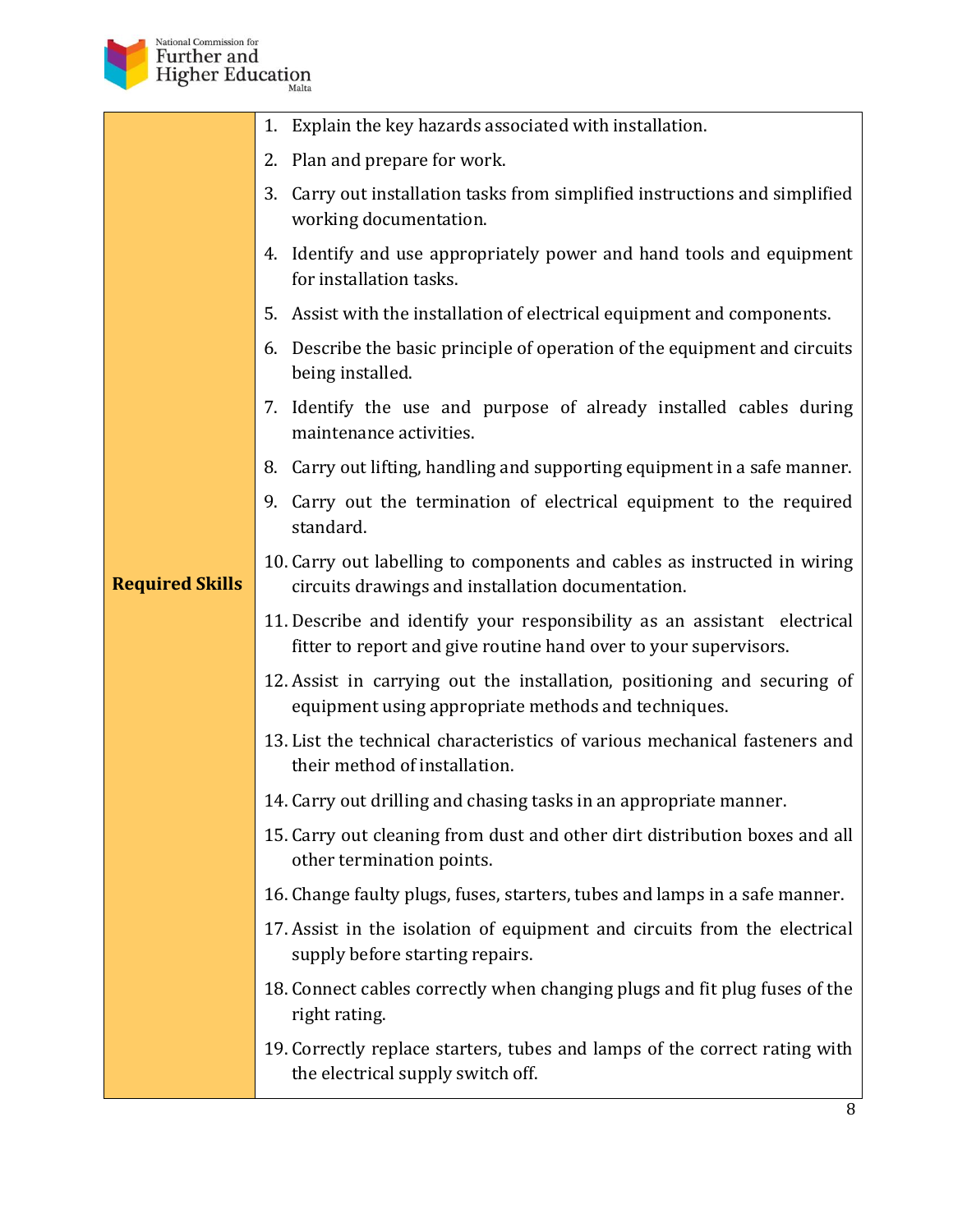

|                        | 20. Use different methods of communication to liaise with the building<br>and installation team.                                                        |
|------------------------|---------------------------------------------------------------------------------------------------------------------------------------------------------|
|                        | 21. Select, use, clean and store hand tools and portable power tools.                                                                                   |
|                        | 22. Assist in setting out cable runs and installation of cables from<br>simplified working drawings.                                                    |
|                        | 23. Fix electrical appliances to walls and ceilings of different materials.                                                                             |
|                        | 24. Identify different conduit and trunking.                                                                                                            |
|                        | 25. Demonstrate procedures for installing conduits and / or ducts.                                                                                      |
|                        | 26. Demonstrate procedures for connecting fixtures.                                                                                                     |
|                        | 27. Terminate electrical conductors into accessories ready for inspection.                                                                              |
| <b>Required Skills</b> | 28. Identify the types of single phase circuits used in residential dwelling<br>installation.                                                           |
|                        | 29. Identify residential single phase distribution boards with a double<br>pole isolating switch.                                                       |
|                        | 30. Identify the various types of floor, wall and ceiling construction<br>methods and materials.                                                        |
|                        | 31. Carry out the safe erection, use and dismantling of simple system<br>scaffold platforms less than 2m high.                                          |
|                        | 32. Inspect and identify any visual mechanical damage to an electrical<br>isolation switch.                                                             |
|                        | 33. Locate and manually operate the isolation switch to disconnect a<br>residential single phase installation or circuit from the electrical<br>supply. |
|                        | 34. Identify low voltage and 240V cables from given specifications.                                                                                     |
|                        | 35. Demonstrate knowledge of earthing.                                                                                                                  |
|                        | 36. Demonstrate knowledge of circuit protection.                                                                                                        |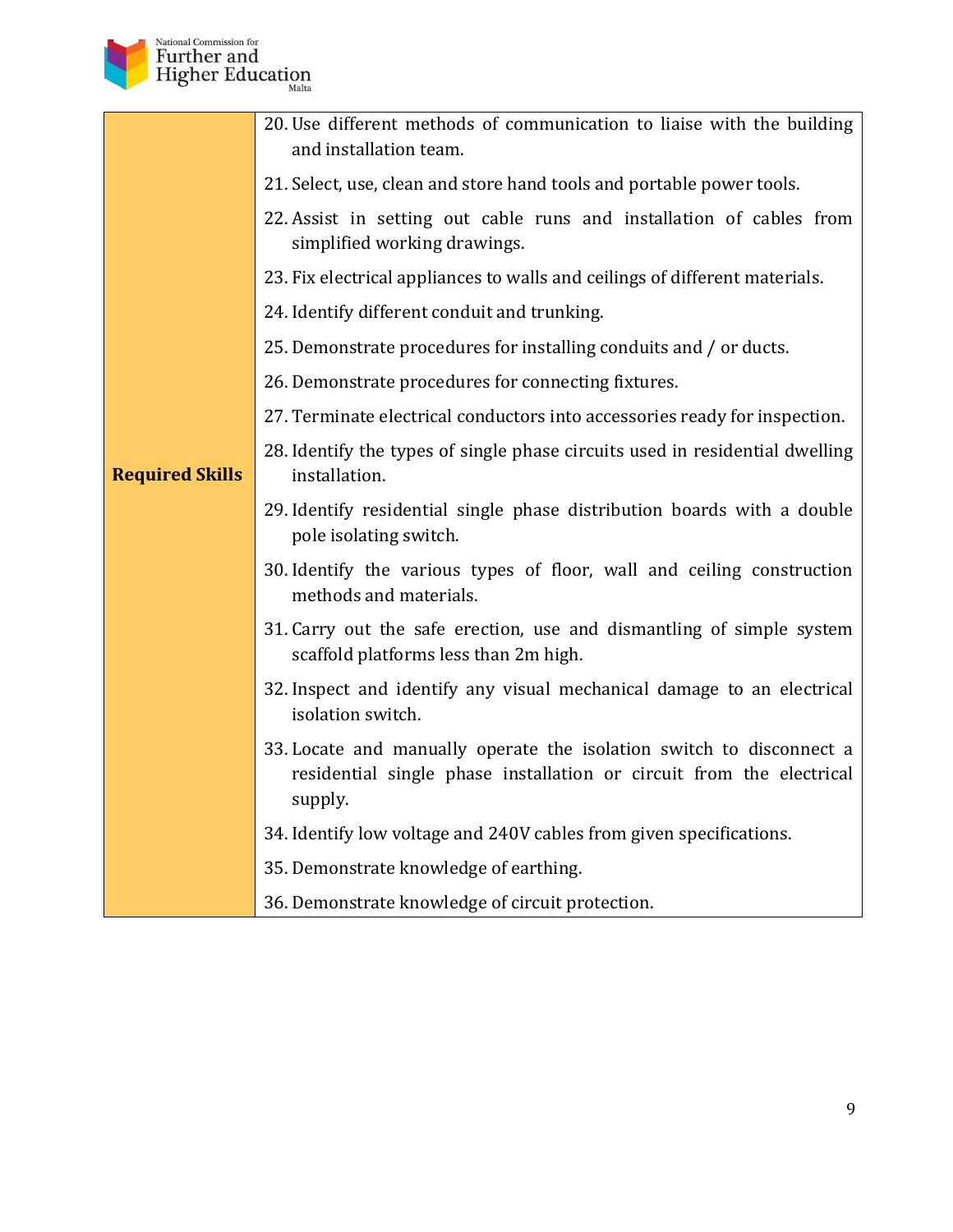

# **AEE: 201 Assist in the Maintenance of Electrical Installations and Equipment**

| <b>Description</b><br>of Unit         | This Occupational Standard is about the requirements for assisting in the<br>maintenance of electrical/electronic equipment, in accordance with<br>approved procedures.                                                                                                                            |
|---------------------------------------|----------------------------------------------------------------------------------------------------------------------------------------------------------------------------------------------------------------------------------------------------------------------------------------------------|
|                                       |                                                                                                                                                                                                                                                                                                    |
|                                       | The candidate must have the necessary knowledge and skills to:                                                                                                                                                                                                                                     |
|                                       | 1. Assist in the maintenance of various equipment of the electrical power<br>supplies installations.                                                                                                                                                                                               |
|                                       | 2. Use the appropriate tools and equipment throughout the maintenance<br>process.                                                                                                                                                                                                                  |
|                                       | Make checks and adjustments, in line with your permitted authority,<br>3.<br>and assisting others to ensure that the installed equipment functions<br>to the required specification.                                                                                                               |
| <b>Performance</b><br><b>Criteria</b> | Comply with organisational policy and procedures for<br>the<br>4.<br>maintenance activities undertaken, and to report any problems with<br>the activities, tools or equipment used that you cannot personally<br>resolve, or that are outside your permitted authority, to the relevant<br>people. |
|                                       | Check that all tools, equipment and materials used in the maintenance<br>5.<br>activities are removed from the work area on completion of the work,<br>and that the necessary job/task documentation is completed<br>accurately and legibly.                                                       |
|                                       | 6. Work to instructions, alone or in conjunction with others, taking<br>personal responsibility for your own actions, and for the quality and<br>accuracy of the work that you carry out.                                                                                                          |
|                                       | Demonstrate a significant personal contribution to the maintenance<br>7.<br>activities, in order to satisfy the requirements of the standard.                                                                                                                                                      |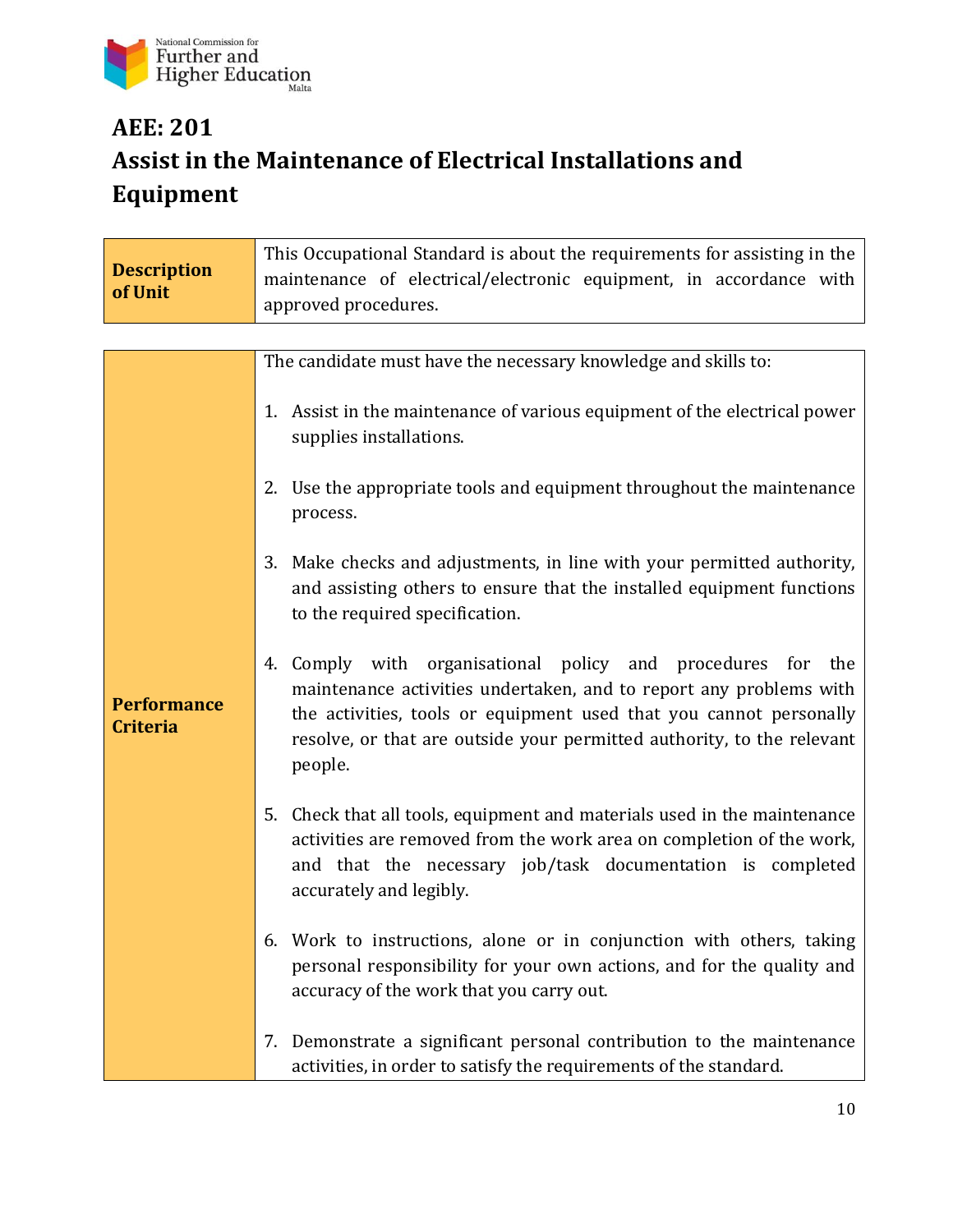

| <b>Required</b><br><b>Knowledge</b> | 1. The key hazards associated with maintenance.                                                                      |
|-------------------------------------|----------------------------------------------------------------------------------------------------------------------|
|                                     | The types of maintenance.                                                                                            |
|                                     | The distinction between preventive and corrective maintenance.<br>3.                                                 |
|                                     | 4. How to check that tools and equipment are free from damage or<br>defects, and are in a safe and usable condition. |
|                                     | 5. How to identify faulty parts and / or equipment.                                                                  |
|                                     | The calibration/care and control procedures for tools and equipment.<br>6.                                           |
|                                     | 7.<br>The problems that can occur with the installation operations, and how<br>these can be overcome.                |
|                                     |                                                                                                                      |

|                        | Explain the key hazards associated with maintenance.<br>1.                                                      |
|------------------------|-----------------------------------------------------------------------------------------------------------------|
|                        | Identify the types of maintenance.<br>2.                                                                        |
|                        | Distinguish between preventive and corrective maintenance.<br>3.                                                |
|                        | Identify faulty parts and / or equipment.<br>4.                                                                 |
| <b>Required Skills</b> | 5. List the tools for required troubleshooting.                                                                 |
|                        | List the basic measurements tests.<br>6.                                                                        |
|                        | Replace or repair faulty / worn out or damaged parts.<br>7.                                                     |
|                        | Keep in good order the tools used for the installation and maintenance<br>8.<br>of domestic electrical systems. |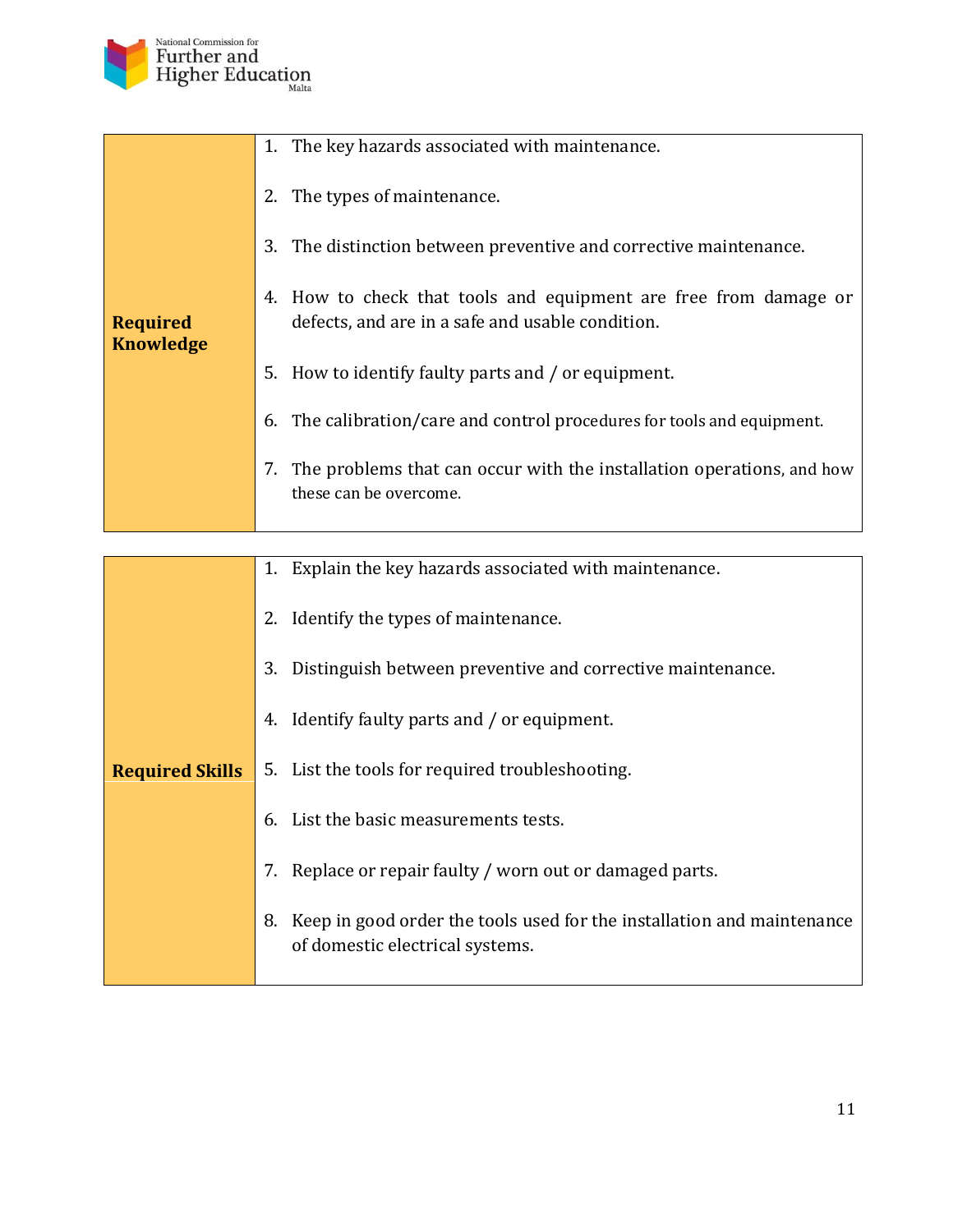

 $\mathbf{r}$ 

## **AEE: 201 Assists in the Testing of Electrical Installations and Equipment and in the Required Documentation**

| <b>Description</b><br>of Unit         | This Unit is about procedures and testing techniques of Electrical<br>installations and equipment and also about documentation required.                                                                                                                                                                                   |
|---------------------------------------|----------------------------------------------------------------------------------------------------------------------------------------------------------------------------------------------------------------------------------------------------------------------------------------------------------------------------|
|                                       |                                                                                                                                                                                                                                                                                                                            |
|                                       | The candidate must have the appropriate knowledge and skills to:                                                                                                                                                                                                                                                           |
|                                       | 1. Assist in the testing of electrical installations and the equipment<br>installed.                                                                                                                                                                                                                                       |
|                                       | 2. Use the appropriate instruments and tools throughout the testing<br>process.                                                                                                                                                                                                                                            |
|                                       | 3. See that instruments used are properly calibrated.                                                                                                                                                                                                                                                                      |
|                                       | 4. Make checks and adjustments, in line with your permitted authority,<br>and assisting others to ensure that the installed equipment functions<br>to the required specification.                                                                                                                                          |
| <b>Performance</b><br><b>Criteria</b> | Comply with organisational policy and procedures for the testing and<br>5.<br>documentation procedures undertaken, and to report any problems<br>with the activities, instruments, tools or equipment used that you<br>cannot personally resolve, or that are outside your permitted<br>authority, to the relevant people. |
|                                       | Check that all instruments, tools, equipment and materials used in the<br>6.<br>maintenance activities are removed from the work area on completion<br>of the work, and that the necessary job/task documentation is<br>completed accurately and legibly.                                                                  |
|                                       | 7. Work to instructions, alone or in conjunction with others, taking<br>personal responsibility for your own actions, and for the quality and<br>accuracy of the work that you carry out.                                                                                                                                  |

 $\overline{\phantom{a}}$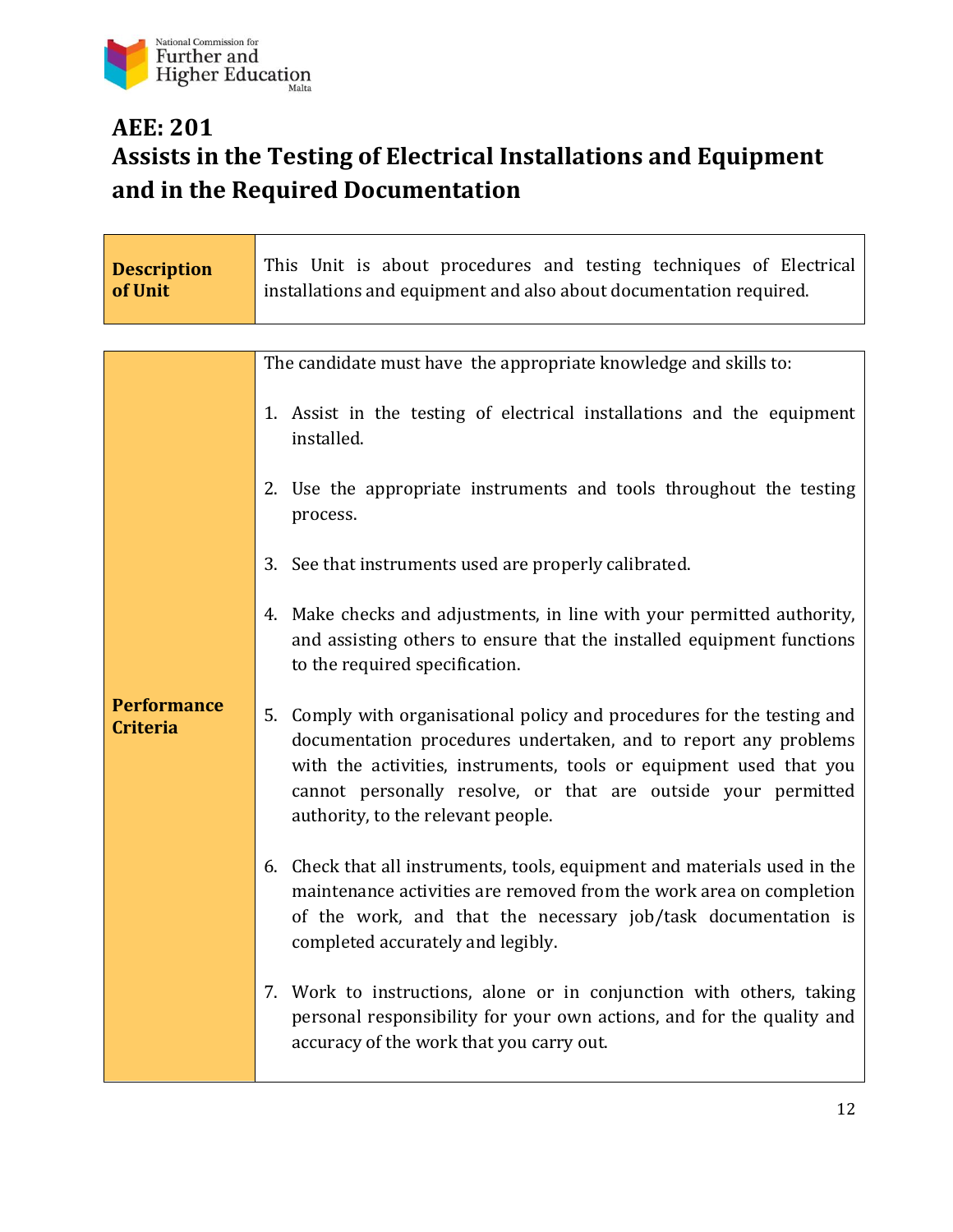

|                                     | 1. The key hazards associated with testing.                                                                                |
|-------------------------------------|----------------------------------------------------------------------------------------------------------------------------|
|                                     | The different tests; and the testing instruments used and their<br>2.<br>handling.                                         |
|                                     | How to make adjustments to components/assemblies to ensure that<br>3.<br>they function correctly.                          |
|                                     | The importance of making `off-load' checks before proving the<br>4.<br>equipment with the electrical supply on.            |
| <b>Required</b><br><b>Knowledge</b> | Why electrical bonding is critical, and why it must be both<br>5.<br>mechanically and electrically secure.                 |
|                                     | The fault-finding techniques to be used if the equipment fails to<br>6.<br>operate correctly.                              |
|                                     | 7. The recording documentation to be completed for the activities<br>undertaken.                                           |
|                                     | The extent of your own responsibility and to whom you should report<br>8.<br>if you have problems that you cannot resolve. |
|                                     |                                                                                                                            |

| <b>Required Skills</b> | 1.<br>Explain the key hazards associated with testing.<br>Follow instructions to assist in installation checks.<br>2.<br>Assist in installation and checks before switching on supply on load.<br>3.<br>Identify and follow instructions to send equipment for calibration<br>4.<br>routinely or when mishandled.<br>List simple fault-finding techniques.<br>5. |
|------------------------|------------------------------------------------------------------------------------------------------------------------------------------------------------------------------------------------------------------------------------------------------------------------------------------------------------------------------------------------------------------|
|                        | State the reason for short circuit.<br>6.                                                                                                                                                                                                                                                                                                                        |
|                        |                                                                                                                                                                                                                                                                                                                                                                  |